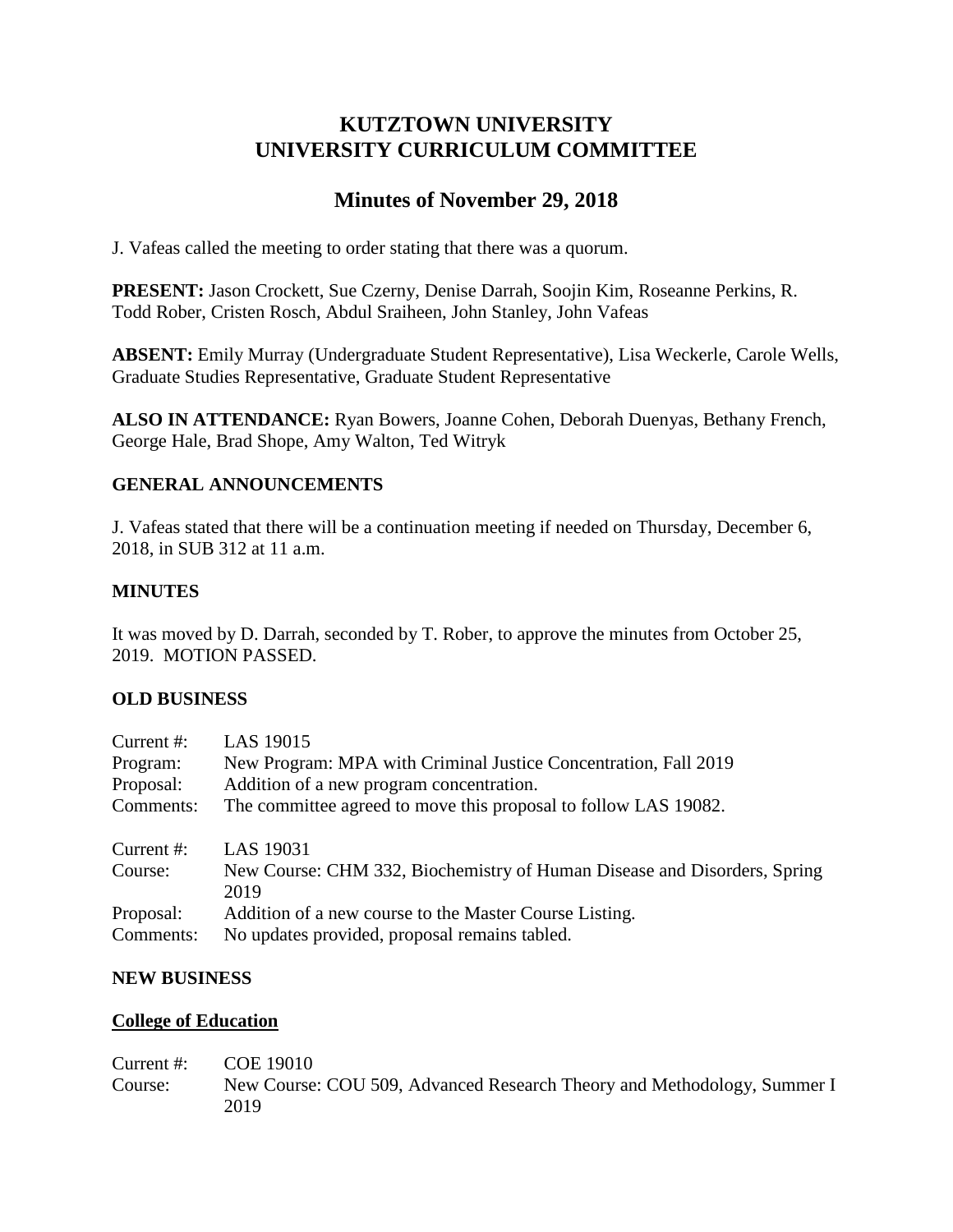Proposal: Addition of a new course to the Master Course Listing.

Comments: R. Bowers and J. Cohen were present to speak to this proposal. T. Witryk asked if using just the course number in the prerequisite list is ok, and R. Bowers agreed. T. Rober noted that the resource list was very long. J. Vafeas asked why it lists using ATLAS.ti, and not envivo, and R. Bowers noted that the cost is cheaper for the students. J. Vafeas noted that departments on campus are trying to encourage KU to buy a site license for envivo, and this may limit the class if that happens.

It was moved by D. Darrah, and seconded by T. Rober, to consider and approve this proposal. MOTION PASSED.

| Current $#$ : | COE 19014                                                                    |
|---------------|------------------------------------------------------------------------------|
| Course:       | Course Revision: COU 558, Structural and Strategic Family Therapy, Fall 2020 |
| Proposal:     | Change in course prerequisites.                                              |
| Comments:     | J. Cohen was present to speak to this proposal.                              |

It was moved by D. Darrah, and seconded by T. Rober, to consider and approve this proposal. MOTION PASSED.

The following proposals were moved by A. Sraiheen, and seconded by D. Darrah, to consider and approve as a block. MOTION PASSED.

- COE 19015 Course Revision: COU 528, Seminar in Marital Therapy, Fall 2019 Proposal: Change in course prerequisites. Comments: J. Cohen was present to speak to this proposal. The Assessment memo was missing from the proposal. (It was later uploaded to the SharePoint, after the meeting.)
- COE 19016 Course Revision: COU 578, Case Analysis, Spring 2021 Proposal: Change in course prerequisites. Comments: J. Cohen was present to speak to this proposal. The Assessment memo was missing from the proposal. (It was later uploaded to the SharePoint, after the meeting.)
- COE 19017 Course Revision: COU 544, Contemporary Issues in Marriage and Family Counseling, Spring 2020 Proposal: Change in course prerequisites. Comments: J. Cohen was present to speak to this proposal. The Assessment memo was missing from the proposal. (It was later uploaded to the SharePoint, after the meeting.)
- COE 19018 Course Revision: COU 554, Counseling and Family Systems, Spring 2020. Proposal: Change in course prerequisites.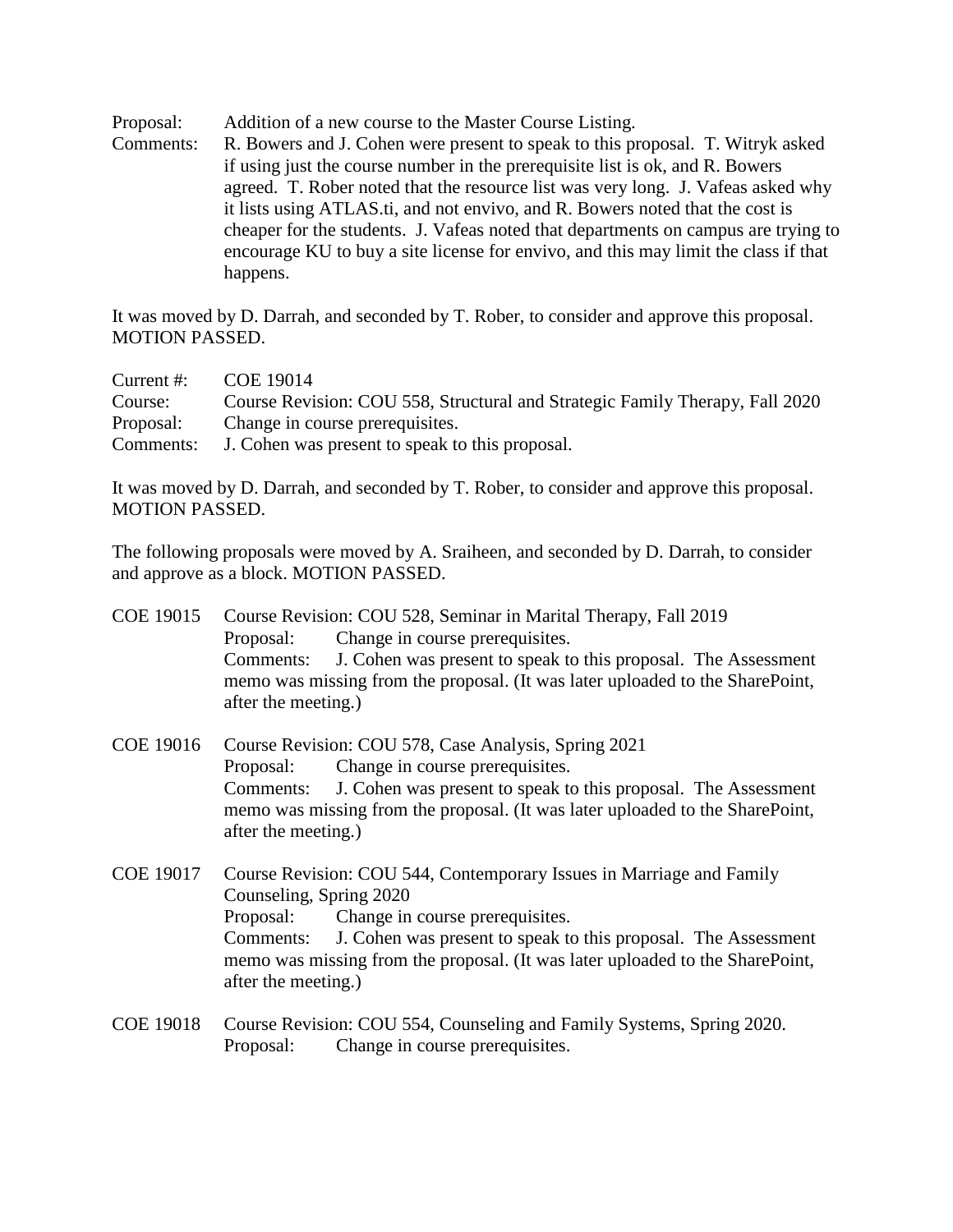Comments: J. Cohen was present to speak to this proposal. The Assessment memo was missing from the proposal. (It was later uploaded to the SharePoint, after the meeting.)

## **College of Liberal Arts & Sciences**

| Current #: | LAS 19049                                                                                                                                                                                                                                                                                                                                               |
|------------|---------------------------------------------------------------------------------------------------------------------------------------------------------------------------------------------------------------------------------------------------------------------------------------------------------------------------------------------------------|
| Course:    | Course Revision: ENG 319, Culture and Media, Fall 2019                                                                                                                                                                                                                                                                                                  |
| Proposal:  | Change in course number, course description and syllabus, and course<br>prerequisites.                                                                                                                                                                                                                                                                  |
| Comments:  | It was noted that the course number will be ENG 319. T. Witryk asked if this<br>would be linked with ENG 219, and if CMP 200 would be a prerequisite. T.<br>Rober noted that there are no prerequisites listed on the summary of request. No<br>one from the department was present to answer questions, so it was suggested to<br>table this proposal. |

It was moved by T. Rober, and seconded by C. Rosch, to consider and approve this proposal. It was moved by A. Sraiheen, and seconded by D. Darrah, to table this proposal. MOTION PASSED.

| Current $#$ : | LAS 19075                                                                          |
|---------------|------------------------------------------------------------------------------------|
| Course:       | Program Revision: BS Criminal Justice, Fall 2018                                   |
| Proposal:     | Change in program general education electives.                                     |
| Comments:     | J. Vafeas stated that this should be considered part of the Fall 2018 program      |
|               | changes. T. Witryk noted that this is correcting one sentence in the Electives box |
|               | of the check sheet.                                                                |

It was moved by D. Darrah, and seconded by T. Rober, to consider and approve this proposal. MOTION PASSED.

The following proposals were moved by T. Rober, and seconded by A. Sraiheen, to consider and approve as a block. MOTION PASSED.

| Course Revision: CRJ 540, Seminar on Criminal Justice System Policy, Fall 2019 |
|--------------------------------------------------------------------------------|
| Change in course title.<br>Proposal:                                           |
| G. Hale was present to speak to this proposal. T. Witryk asked if<br>Comments: |
| there are any prerequisites for this course, and G. Hale replied no.           |
| Course Revision: CRJ 520, Theoretical Foundations of Crime and Crime           |
| Prevention, Fall 2019                                                          |
| Proposal: Change in course title.                                              |
| Comments: G. Hale was present to speak to this proposal. T. Witryk asked if    |
| there are any prerequisites for this course, and G. Hale replied no.           |
| Course Revision: CRJ 530, Legal Issues in Criminal Justice, Fall 2019          |
|                                                                                |

Proposal: Change in course title.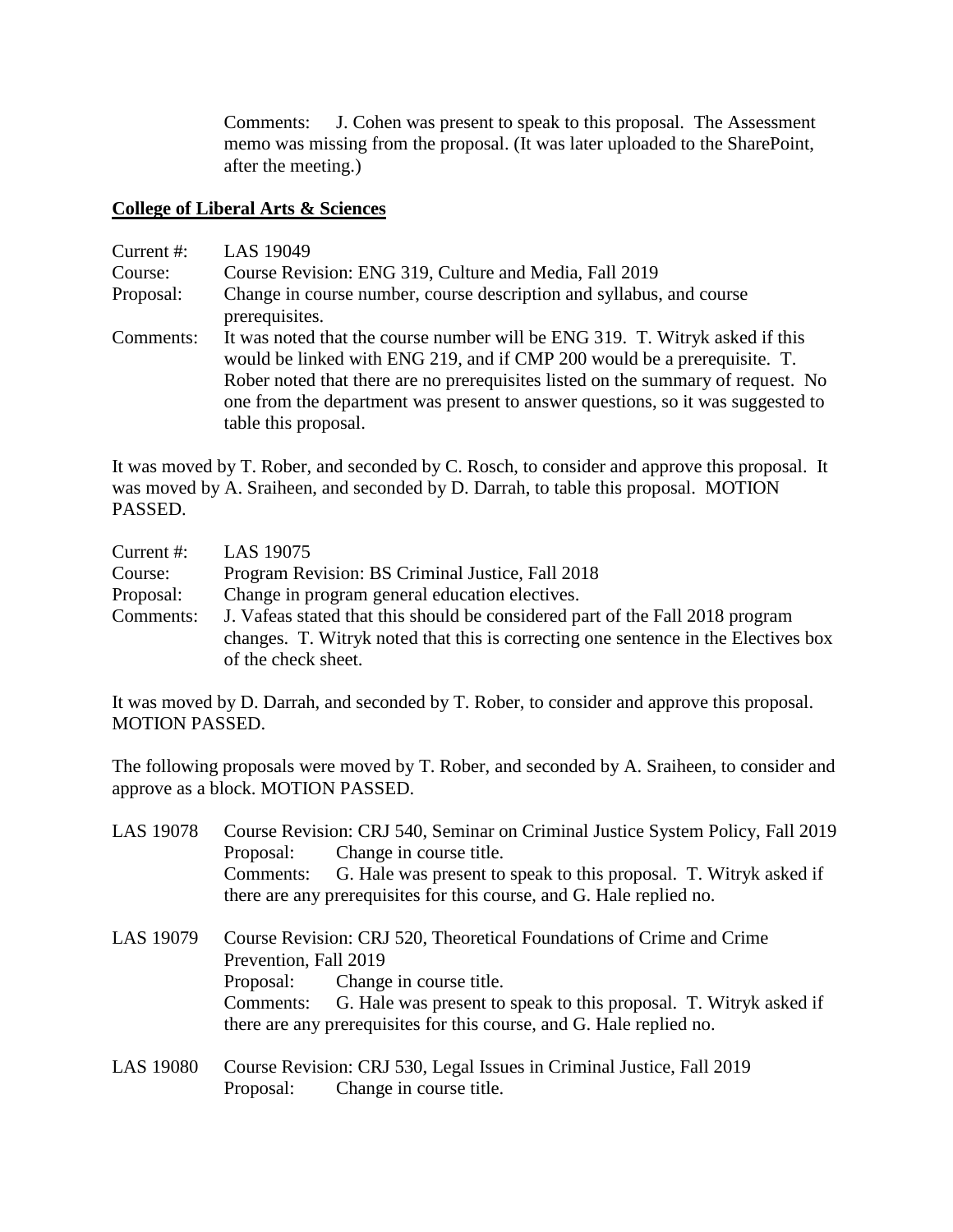|           | G. Hale was present to speak to this proposal. T. Witryk asked if<br>Comments:<br>there are any prerequisites for this course, and G. Hale replied no.                                                                                                                                            |
|-----------|---------------------------------------------------------------------------------------------------------------------------------------------------------------------------------------------------------------------------------------------------------------------------------------------------|
| LAS 19081 | Course Revision: CRJ 522, Police Strategies, Administration and Social Policy<br>Making, Fall 2019<br>Proposal: Change in course title.<br>Comments: G. Hale was present to speak to this proposal. T. Witryk asked if<br>there are any prerequisites for this course, and G. Hale replied no.    |
| LAS 19082 | Course Revision: CRJ 570, Selected Topics in Criminal Justice Planning &<br>Administration, Fall 2019<br>Proposal: Change in course title.<br>Comments: G. Hale was present to speak to this proposal. T. Witryk asked if<br>there are any prerequisites for this course, and G. Hale replied no. |

## **OLD BUSINESS**

| Current $#$ : | LAS 19015                                                                    |
|---------------|------------------------------------------------------------------------------|
| Program:      | New Program: MPA with Criminal Justice Concentration, Fall 2019              |
| Proposal:     | Addition of a new program concentration.                                     |
| Comments:     | G. Hale was present to speak to this proposal. An update was provided to the |
|               | committee prior to the meeting.                                              |

It was moved by D. Darrah, and seconded by T. Rober, to consider and approve this proposal. MOTION PASSED.

## **NEW BUSINESS**

## **College of Liberal Arts & Sciences**

| Current $#$ : | LAS 19084                                                       |
|---------------|-----------------------------------------------------------------|
| Course:       | Course Revision: CMP 200, Research and Composition, Spring 2019 |
| Proposal:     | Change in course prerequisites.                                 |
| Comments:     | T. Witryk noted this should be for CMP 200-level.               |

It was moved by T. Rober, and seconded by D. Darrah, to consider and approve this proposal. MOTION PASSED.

## **College of Visual & Performing Arts**

| <b>VPA 19033</b>                                                                                                                                         |
|----------------------------------------------------------------------------------------------------------------------------------------------------------|
| Program Moratorium: Communication Design Illustration Concentration                                                                                      |
| (UVPACOMIL), Spring 2019                                                                                                                                 |
| Change in program status to place in moratorium.                                                                                                         |
| The effective date was changed from Fall 2019 to Spring 2019 to prevent any<br>students from joining the program prior to it being placed in moratorium. |
|                                                                                                                                                          |